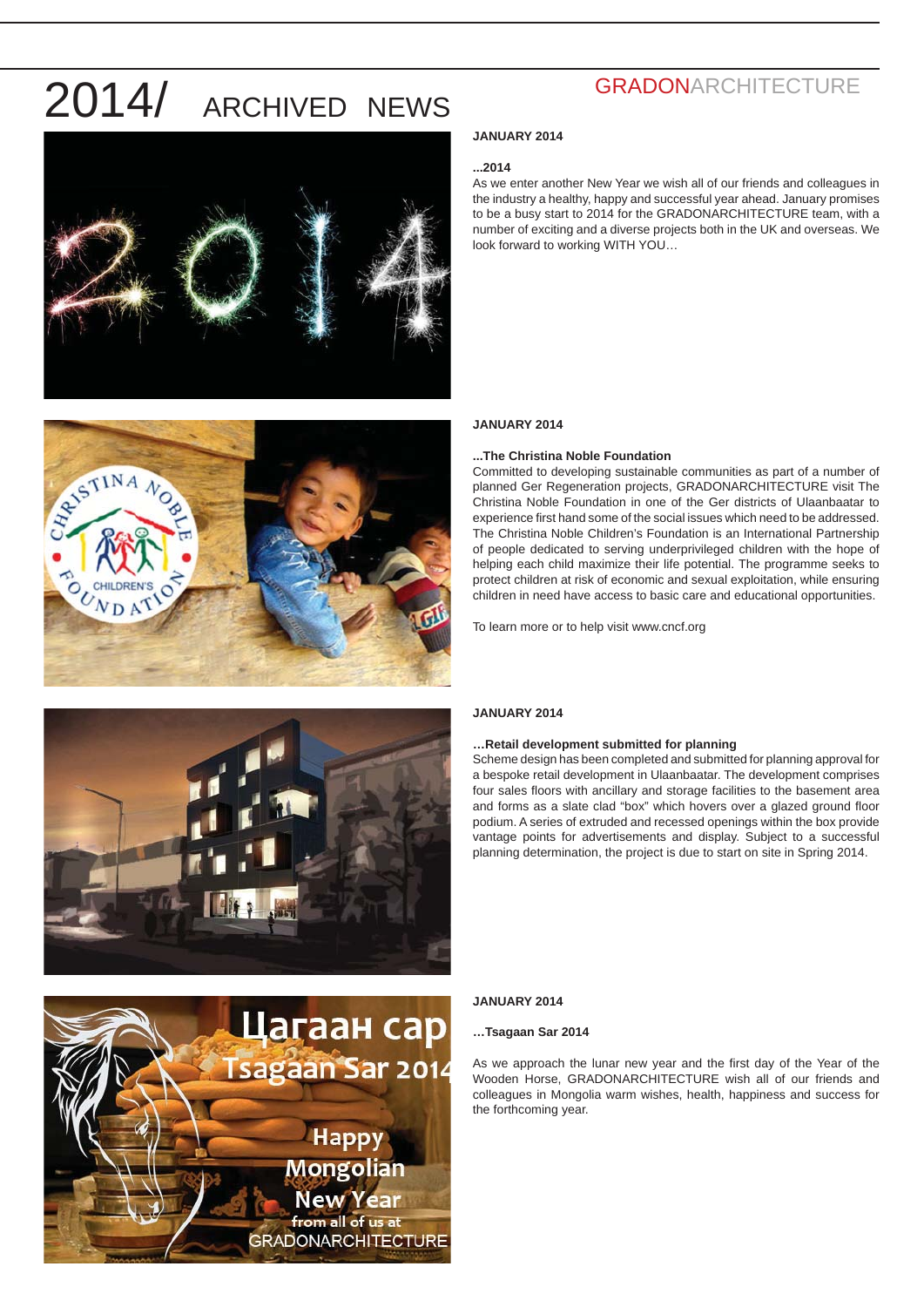







## **GRADONARCHITECTURE**

#### **FEBRUARY 2014**

#### **…New life to Seaham Church**

Proposals have been completed for the refurbishment and expansion of Seaham Methodist Church. Plans include a new entrance approach, canopy and enhanced landscaping and restructuring of the internal configuration to enable the church to broaden its offering to the wider community and in particular the local youth community. Reverend Gill McBride, a minister of the church said:

"We're delighted by the vision put forward by GRADONARCHITECTURE… the proposals will help to secure our position in the community for the future."

Donations for the proposed works are welcomed by the church and contact can be made via Gill McBride on 0191 581 3339.

#### **FEBRUARY 2014**

#### **…All go at Tracerco**

Work is continuing apace on our £7.4M new research and development headquarters for Tracerco on Teesside which is due for completion in May 2014. Internal fit out, finishes and external works are well underway following recent completion of the roofing and external facade packages.

#### **MARCH 2014**

#### **…Be Creative in Darkhan**

Initial design reviews are held in NE40 Studios for the development of a 18 storey hotel, apartment and shopping plaza scheme in Darkhan Mongolia. An Early form emerges as a slender linear tower accommodating bedrooms and apartments which are positioned over a wider podium deck of parking and shopping. Each component is then wrapped with a "wafer" skin surface to consolidate the form. The positioning of the N-S axis of the tower, set within a landscaped park facilitates a slot of photovoltaic panels and will contribute to the energy strategy for the complex.

#### **MARCH 2014**

#### **…Katie Shepherd joins our team**

We are delighted to welcome Katie Shepherd into our team based at Ne40 Studios. Having previously worked with Capita and Atkins, Katie joins us as an Architect and brings with her a wealth of experience in Commercial, Education and Urban Design sectors. Katie will initially be working on our designs for The Sedgefield Vision Project, comprising of a mixed use masterplan of commercial, education and residential uses.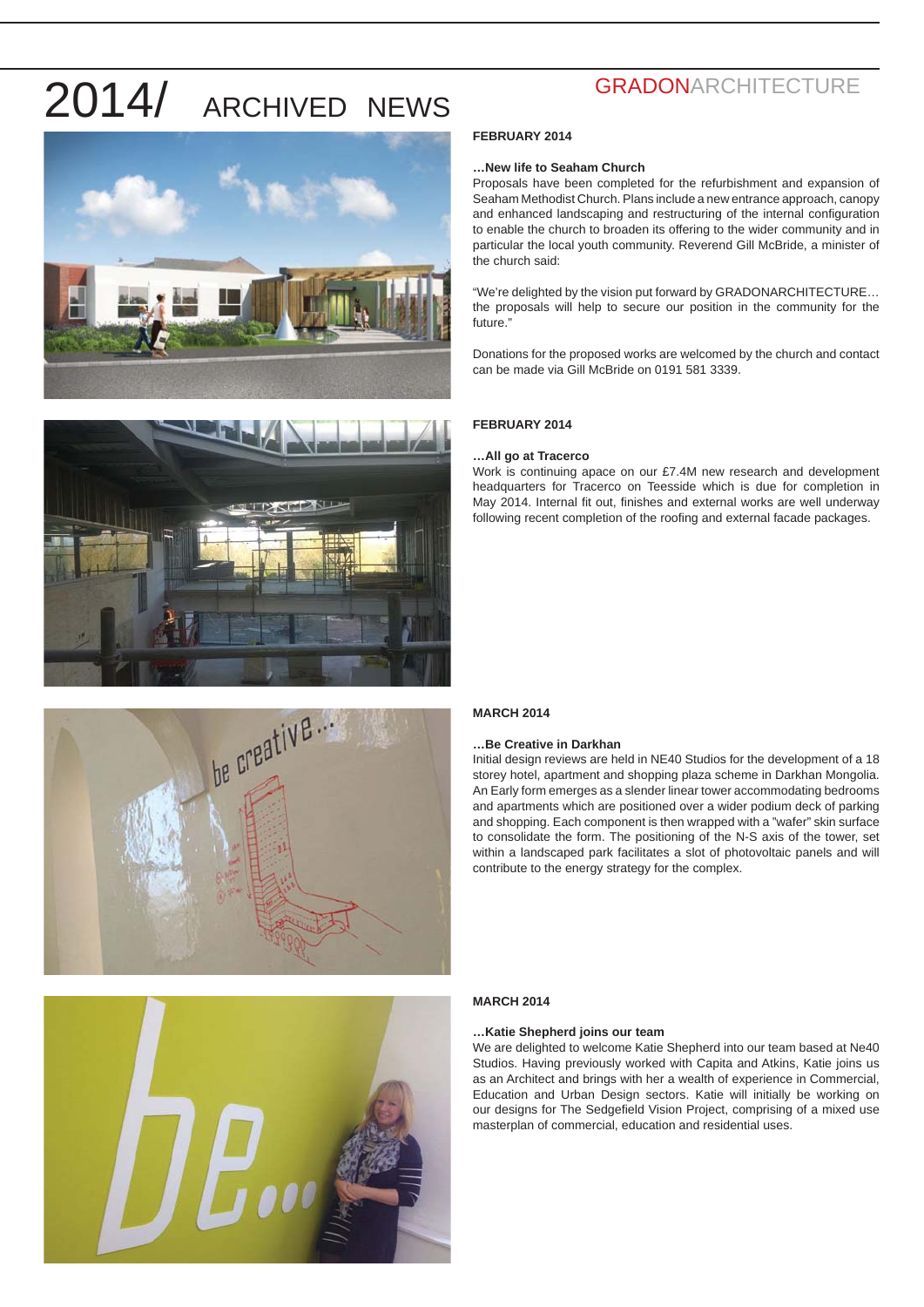

## **GRADONARCHITECTURE**

#### **APRIL 2014**

#### **…More than work...Teenage Cancer Trust**

GRADONARCHITECTURE form part of a group of property experts getting together to raise money for Teenage Cancer Trust. Participating in the Sunderland half-marathon on 4 May 2014, Graham and Emily McDarby will help transform the lives of young people with cancer in the North East. To find out more visit:

http://www.teenagecancertrust.org/who-we-are/about-us/ If you are able, please support the group by donating generously as it is a brilliant cause and we will all be training hard to make it to the finish line! To support us visit:

http://uk.virginmoneygiving.com/team/TCTproperty

#### **APRIL 2014**

#### **…The Percy Hedley Zip Wire Challenge**

GRADONARCHITECTURE, joined by Portland Consulting Engineers and RPS Building Services Engineers get together to raise money for The Percy Hedley Foundation who are a registered charity that provide services for disabled people and their families across the UK. Zip-wiring from the Tyne Bridge in Newcastle on 10 May 2014, Graham, John and Emily McDarby and Andrew Woods seek sponsorship to support the charity and continue with their excellent work.

To support us visit: http://www.justgiving.com/gradonarchitecture



**Percy Hedley** 

**Foundation** 

#### **APRIL 2014**

#### **…2014 CENE Shortlisting**

GRADONARCHITECTURE are shortlisted for the SME Category in the 2014 Constructing Excellence North East Awards. Our entry outlines our successful collaborations with overseas partners and investment in graduates and apprecticeships. We congratulate and wish all of the shortlisted organisations the very best of luck in their respective categories and look forward to the Awards evening on 9 May 2014.

To find our more visit:

http://www.cenenews.co.uk/newsletter.php?id=355

#### **MAY 2014**

#### **...Sedgefi eld Public Consultation**

GRADONARCHITECTURE prepare draft development proposals on behalf of investment business ESRG for an expansion to Sedgefield Town Centre in Durham. The low density mixed use scheme adopts best practice Building for Life Standards and comprises 450 new homes, community facilities, new infrastructure, healthcare, commercial and retail facilities. A Public Exhibition and Consultation event will be held at Sedgefield Racecourse on 8 and 12 May 2014. A planning application is scheduled for submission in late May 2014. For more information visit www.advantagesedegefield. co.uk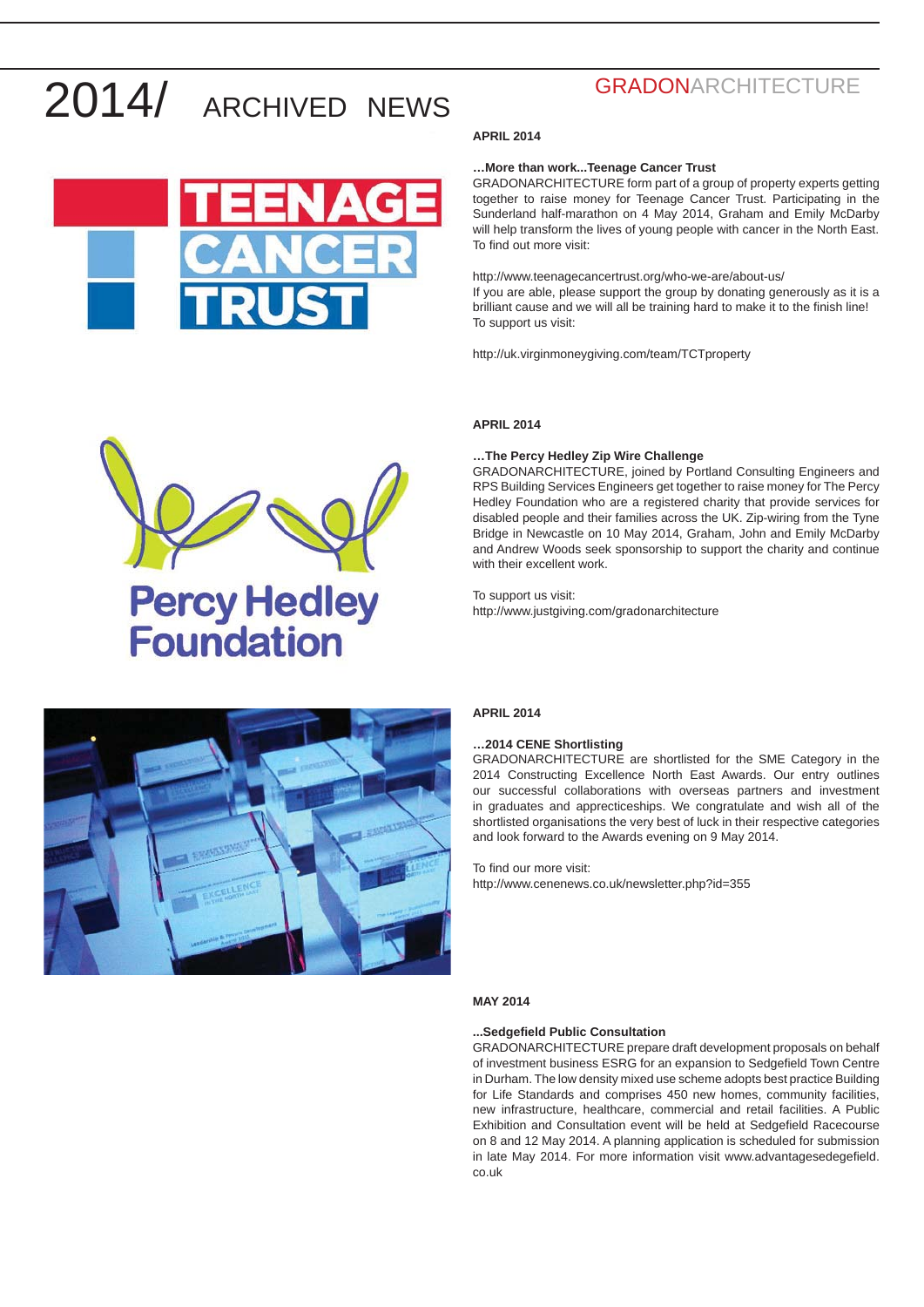







## **GRADONARCHITECTURE**

#### **MAY 2014**

#### **…More than work**

Committed to giving something back GRADONARCHITECTURE join fellow property and construction consultants in The Sunderland Half Marathon and The Tyne Bridge Zip Wire Challenge raising in excess of £5,000 in aid of Teenage Cancer Trust and The Percy Hedley Foundation. Thank you for all of the support.

#### **MAY 2014**

#### **…Success**

Delivering Architecture through Life Experiences with care and Efficiency. Testament to what we do, with the strength and dedication of our team, GRADONARCHITECTURE win The Constructing Excellence North East SME of the Year 2014. We look forward to representing the region in the National Finals in November. In the same week we are also named runner up in the New Exporter North East Exporters Awards 2014, recognising our continued work overseas in Kazakhstan and Mongolia.

#### **JUNE 2014**

#### **…Plans submitted for Mongolian Embassy**

GRADONARCHITECTURE in collaboration with one of their local partners in Mongolia, submit design proposals for a new Mongolian Ministry Building in central Ulaanbaatar. The design will sit alongside the central government building off Sukhbaatar square and seeks to inspire. Drawing from Mongolia's proud heritage, the building form stands tall amongst its neighbours with the flowing lines of the facade wrap reflecting that of a horse's tail – a strong and cultural reference to the country and its people.

#### **JUNE 2014**

#### ... Community Benefits submitted for planning

Following a series of public consultation events, plans are submitted to Durham County Council for a development of 461 homes to include an additional 103 Extra Care Retirement apartments, a business incubator hub, a community youth centre and further outline proposals for further employment and retail uses. To find out more visit: www. advantagesedgefield.co.uk/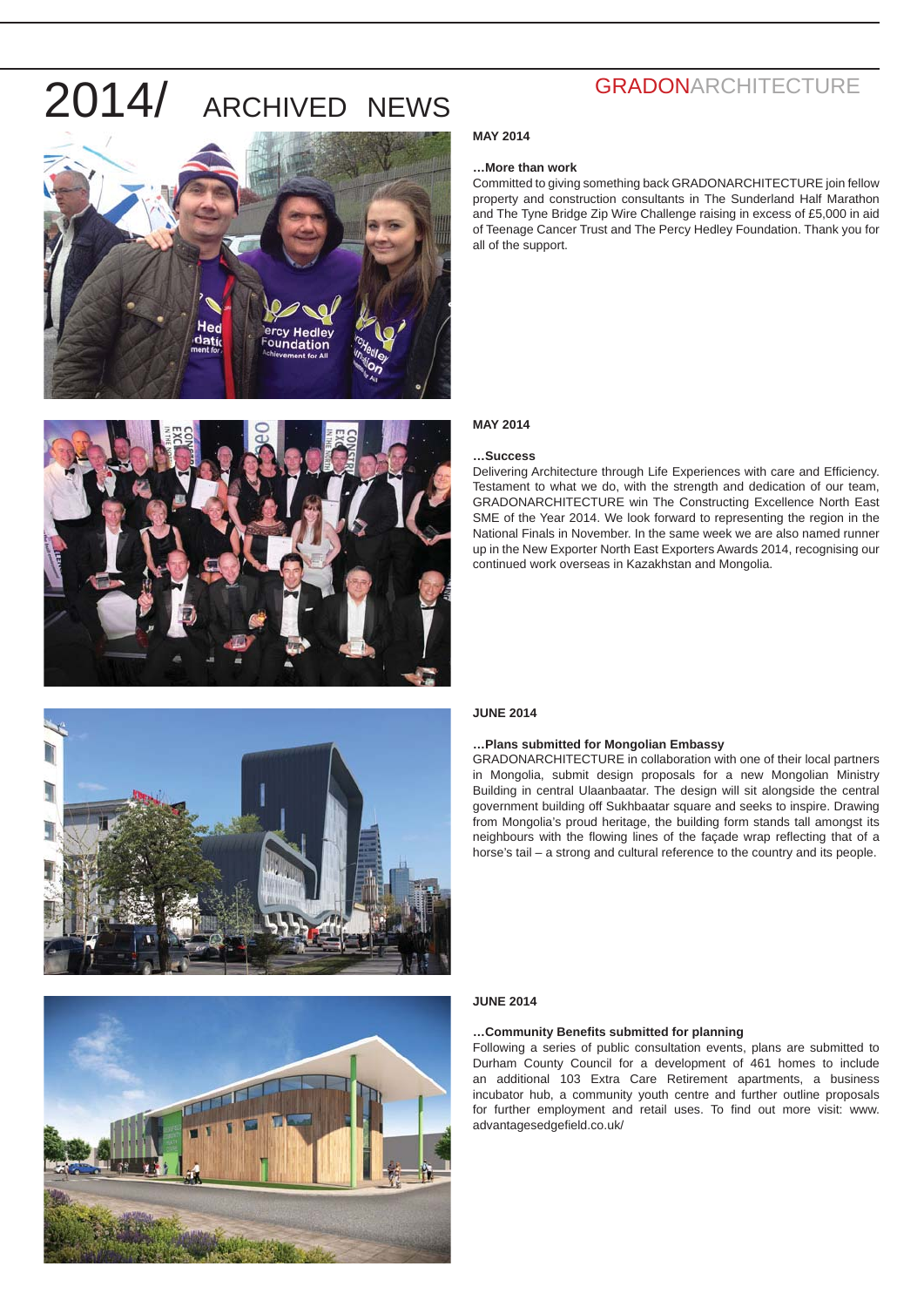



## **GRADONARCHITECTURE**

#### **JUNE 2014**

#### **…Hydrotherapy Pool and Children's Home**

Plans are submitted to North Tyneside Council for the development of a 24 bed children's care home and hydrotherapy pool at The Percy Hedley West Lane Killingworth Upper School. Subject to receiving planning permission the project will start on site in October 2014. To find out more about The Percy Hedley Foundation visit: www.percyhedley.org.uk/

#### **JULY 2014**

#### **…Put your boots on in Palma**

Palma Team Trip 2014

Following a busy lead in to summer, the GRADONARCHITECTURE team visit Palma Majorca. Committed to the believe that we deliver our architecture through our own life experiences, the team enjoy a much needed and rewarding CPD trip, taking in a different culture, the World Cup Football Final and a review of our achievements last year and our renewed focus on our Be Plan 2014-2015…watch this space.



# **Curious?** ... find out what's changing @ ... find out when ...

#### **AUGUST 2014**

#### **…Delivering architecture through quality**

Gradon architecture have just been awarded the ISO14001 accreditation. Always seeking to improve and grow, this is yet another milestone on that quest. Following a series of working sessions with the Environmental Academy where we were participating under the EMSI scheme, Gradon Architecture now has a robust Environmental Policy and Management System thanks to the hard work of Andrew Woods and Tanja Smith. This will compliment the ISO 9001 accreditation we have continued to maintain and again offers our clients the assurance of the quality service that we offer to them. Our investment in our team continues along with the training opportunities. This standard will reinforce our strength and depth to further develop Gradon Architecture.

#### **AUGUST 2014**

#### **...Curious?**

Work commences on a temporary installation within Ne40 studios to display a selection of past and recent projects, key events and achievements in the last five years. The exhibition launches on Thursday 18 September and will run until further notice… We invite you to come and join us by appointment for a coffee and a private viewing.

Contact us: enquiries@gradonarchitecture.com or +44(191) 4139981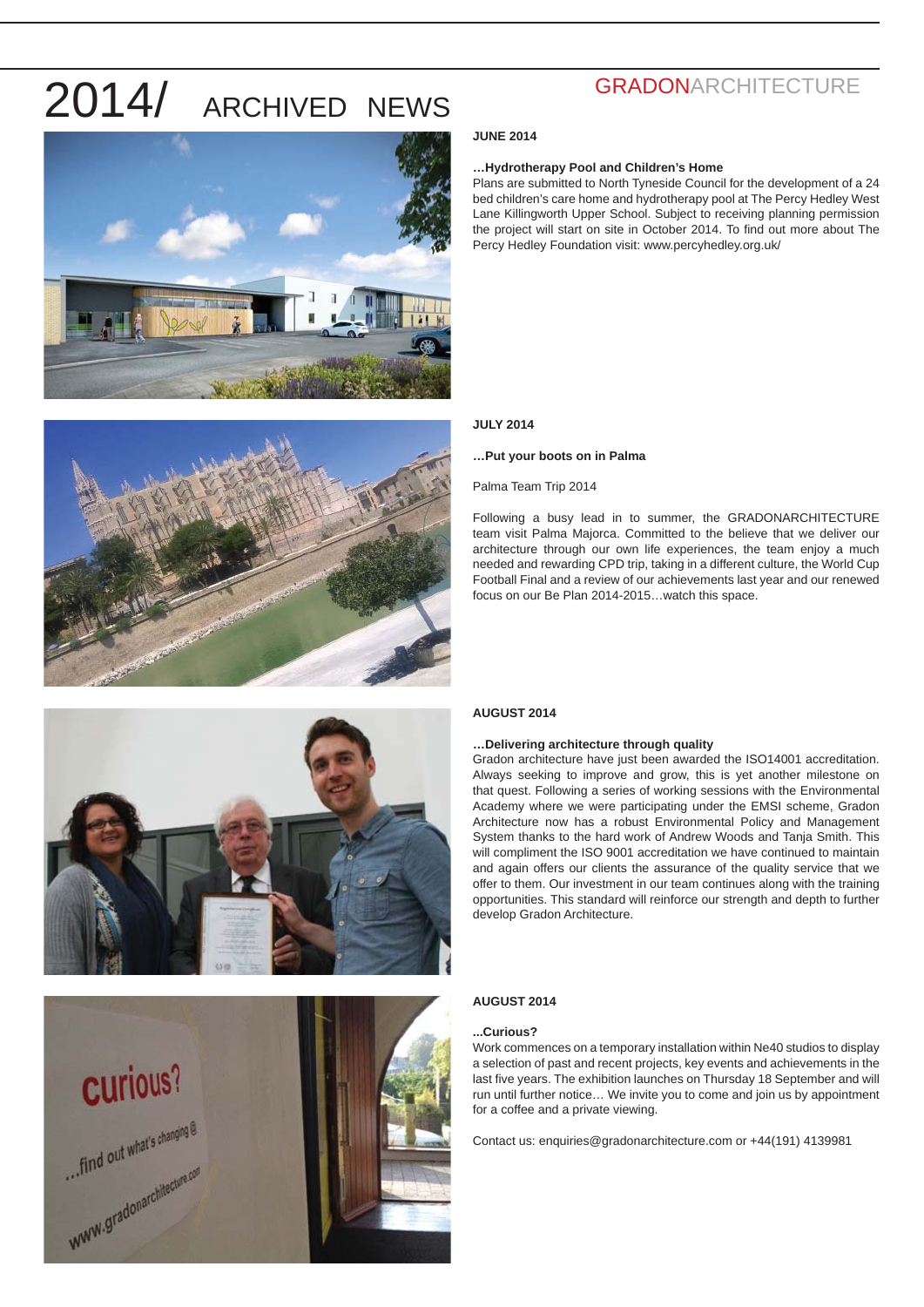



#### **SEPTEMBER 2014**

#### **…Ben Weymes joins the team**

Committed to investing in youth and raw talent, Ben Weymes joins our team. A recent graduate from Northumbria University School of Architecture and the BIM Campus, Ben strengthens our commitment and approach to the use of BIM technologies and will initially support the team on a range of projects including the design of a 30,000sqft office in Middlesbrough, a university physics building and masterplanning projects in the UK and Mongolia.

#### **SEPTEMBER 2014**

#### **…From Mbarara to NE40 Studios**

Following on from our support of Newcastle University and their The Wider Mbarara project in 2010, we are delighted that Randi Karangizi, currently studying architecture at Newcastle University and originally from Mbarara in Uganda joins us for a summer internship.



#### **SEPTEMBER 2014**

#### **…Ryton school submitted for planning**

Working as part of the winning Sir Robert McAlpine team for the delivery of The NE Priority Schools programme, in conjunction with Space Architecture, WSP, DESCO and SLR, GRADONARCHITECTURE submit proposals on behalf of the team, to Gateshead Council Planning Department for the redevelopment of The Charles Thorpe Academy in Ryton. Subject to gaining planning approval, the project is due to start on site in December 2014.



#### **SEPTEMBER 2014**

#### **…UB comes to NE40**

Inspired from Ulaanbaatar, GRADONARCHITECTURE host a Mongolian themed event at NE40 studios. The two day event sees a traditional Mongolian ger in the carpark as the focal point for Environmental CPD workshops, educational events with our local schools and vodka tasting in the evening. The event coincides with the launch of our timeline within the studio – our story so far.

### **GRADONARCHITECTURE**